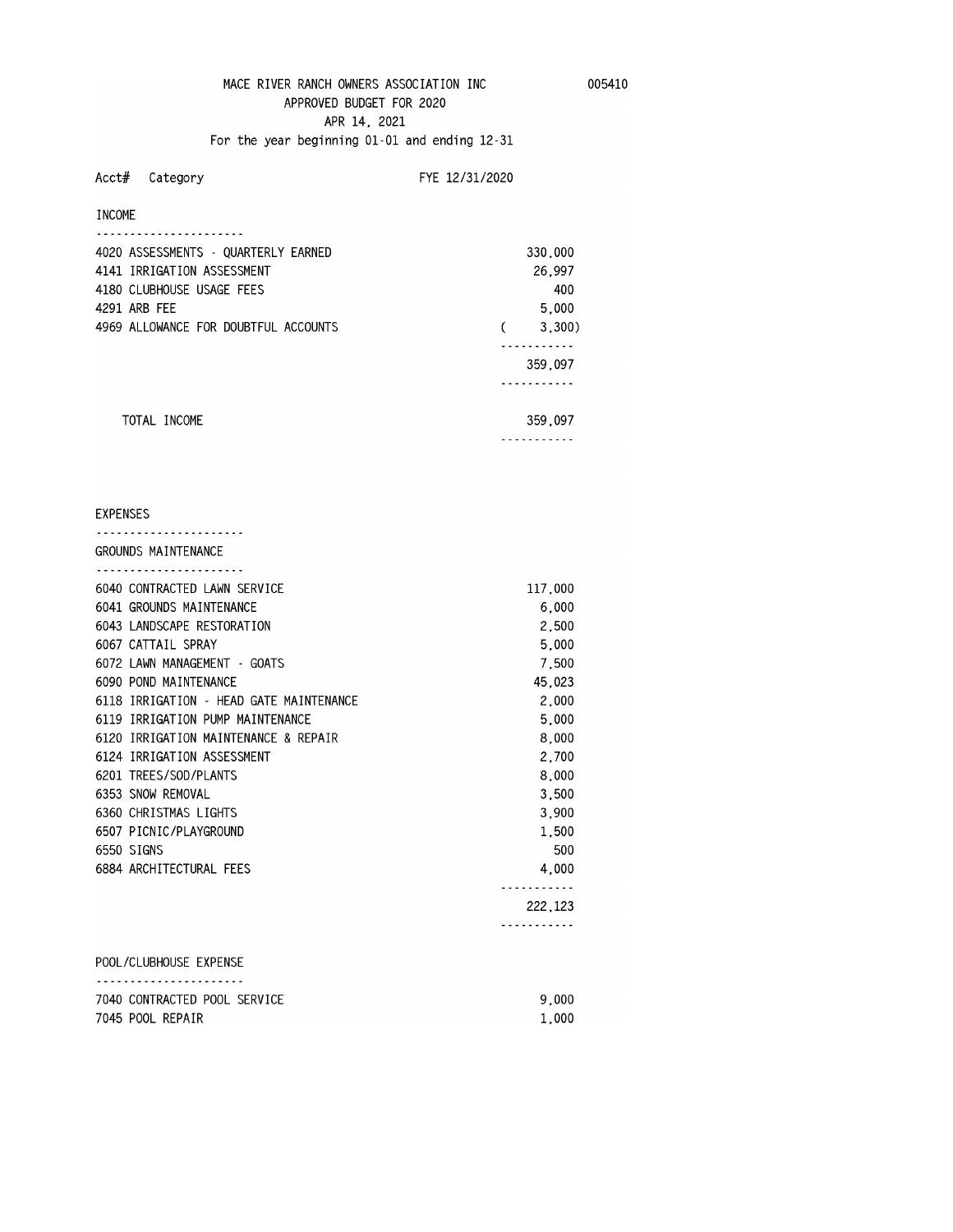**APR 14, 2021** 

## **For the year beginning 01-01 and ending 12-31**

## **Acct# Category FYE 12/31/2020**

| 7050 CLUBHOUSE CLEANING                    | 8.000  |
|--------------------------------------------|--------|
| 7083 POOL FURNITURE                        | 1.500  |
| 7090 CLUBHOUSE-EQUIP REPAIR                | 600    |
| 7200 CLUBHOUSE REPAIRS                     | 1.000  |
| 7201 CLUBHOUSE MAINTENANCE                 | 100    |
| 7240 STGNS-POOL & CLUBHOUSE                | 250    |
| 7280 CLUBHOUSE EXTERMINATING               | 1.000  |
| 7285 CLUBHOUSE UTILITIES - ID POWER ACCT#7 | 750    |
| 7311 INTERNET                              | 1.750  |
|                                            |        |
|                                            | 24.950 |

#### **-----------**

#### **UTILITIES**

| 7905 ID POWER - POND #1 METER#4280        | 5,000  |
|-------------------------------------------|--------|
| 7906 ID POWER - POND #2 METER#9569        | 400    |
| 7907 ID POWER - POND #3 METER#4278        | 1.000  |
| 7908 ID POWER - MACE LIGHTS METER#0579    | 350    |
| 7909 ID POWER - WATER VISTA METER#2474    | 3.500  |
| 7910 ID POWER - CLUBHOUSE METER#2570      | 2.500  |
| 7911 ELECTRIC - POND #4 ID#6790           | 700    |
| 7915 IDAHO POWER - METER# 8488            | 9,500  |
| 7916 IDAHO POWER - ACCT# 37807            | 850    |
| 7920 UNITED WATER - #2660                 | 615    |
| 7922 EAGLE SEWER - #43.1900.1             | 450    |
| 7935 IDAHO POWER - ACCT# 2222150167       | 4.500  |
| 7940 TRASH REMOVAL                        | 2,600  |
| 7973 IDAHO POWER - ACCT # 2223879111      | 2,000  |
| 7980 IDAHO POWER - ACCT# 2222459485       | 14,500 |
| 7981 IDAHO POWER - ESTATES AERATORS       | 5,100  |
| 7985 INTERMOUNTAIN GAS - ACCT#06948934093 | 2,000  |
| 7990 MACE ESTATES REIMBURSEMENT           | 5.100  |
|                                           |        |
|                                           | 60.665 |
|                                           |        |

# **ADMINISTRATIVE**

| 8020 MANAGEMENT FEE                  | 23,940 |
|--------------------------------------|--------|
| 8040 POSTAGE                         | 1.000  |
| 8060 COPIFS/PRINTING/SUPPLIFS        | 3.000  |
| 8061 WEBSITE                         | 840    |
| 8070 ACCOUNTS RECEIVABLE COLLECTIONS | 500    |
| 8080 CPA SERVICES                    | 280    |